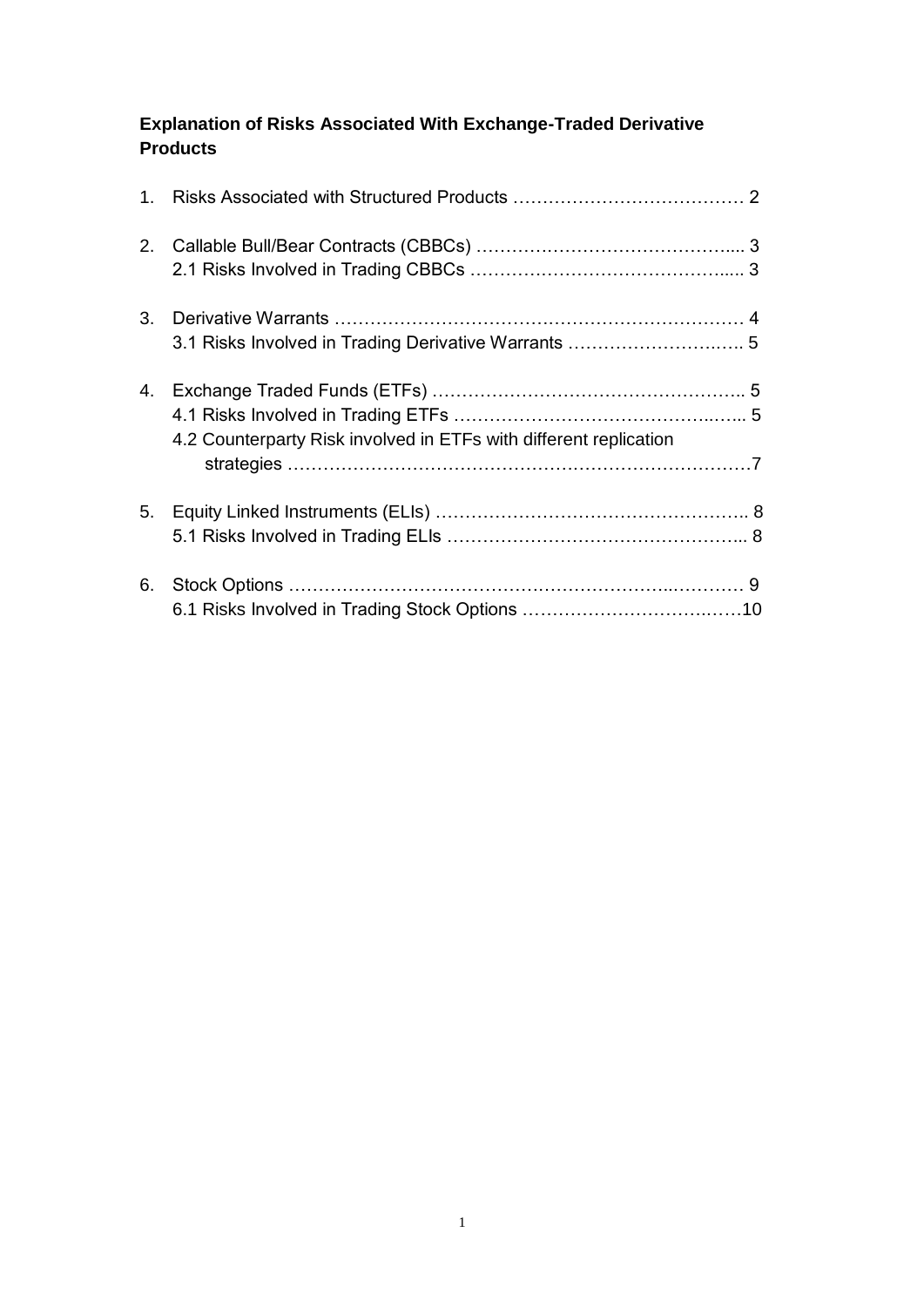### **1. Risks Associated with Structured Products**

#### **1.1 Expiry considerations**

Structured products have an expiry date after which the issue may become worthless. Investors should be aware of the expiry time horizon and choose a product with an appropriate lifespan for their trading strategy.

#### **1.2 Gearing risk**

Structured products, such as derivative warrants and callable bull/bear contracts, are leveraged and their value could change rapidly according to the gearing ratio relative to the underlying assets. Investors should be aware that the value of structured products may fall to zero resulting in the total loss of their initial investment.

#### **1.3 Extraordinary price movements**

Outside influences such as market supply and demand factors may cause the price of a structured product to deviate from its theoretical price. As a result, actual traded prices can be higher or lower than the theoretical price.

#### **1.4 Issuer default risk**

A structured product issuer could become insolvent and default on their listed securities and in that event investors will be considered as unsecured creditors and will have no preferential claims to any assets held by the issuer. Investors should therefore pay close attention to the financial strength and credit worthiness of structured product issuers.

#### **1.5 Uncollateralised product risk**

Uncollateralised structured products are not asset backed. In the event of the bankruptcy of the issuer, investors could lose their entire investment.

#### **1.6 Foreign exchange risk**

Underlying assets of structured products could be denominated in a currency different from an investor's base currency. Hence, investors are exposed to exchange rate risk. Currency rate fluctuations can adversely affect the value of the underlying asset of a structured product, thereby affecting the price of the structured product.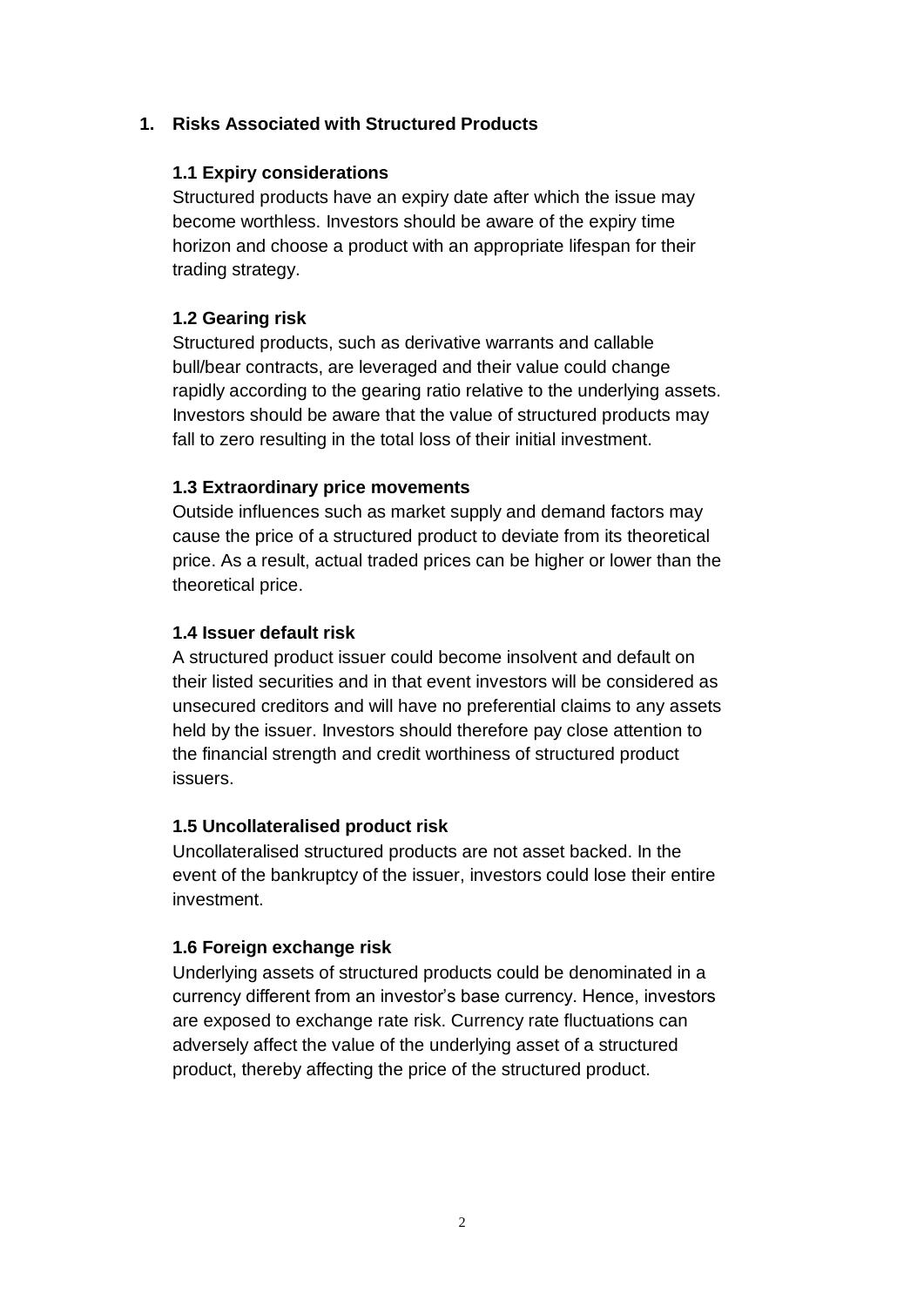#### **1.7 Liquidity risk**

Liquidity providers assigned by structured product issuers provide two way quotes to facilitate trading of the products. If a liquidity provider defaults or ceases to fulfill its role, investors may not be able to trade the relevant product until a new liquidity provider has been assigned.

### **2. Callable Bull/Bear Contracts (CBBCs)**

Callable Bull/Bear Contracts (CBBCs) are issued either as Bull or Bear contracts with a fixed expiry date, allowing investors to take bullish or bearish positions on the underlying asset. CBBCs are issued by a third parties, usually investment banks, independent of stock exchanges and of the underlying assets. In Hong Kong, CBBCs may be issued with a lifespan of 3 months to 5 years and are settled in cash only.

During a CBBC's lifespan, it will be called by the issuer when the price of the underlying asset reaches a level (known as the "Call Price") specified in the listing document. If the Call Price is reached before expiry, the CBBC will expire early and the trading of the CBBC will be terminated immediately.

### **2.1 Risks Involved in Trading CBBCs**

a) Mandatory call risk

Investors trading CBBCs should be aware of their intraday "knockout" or mandatory call feature. A CBBC will cease trading when the underlying asset value equals the mandatory Call Price as stated in the listing documents. Investors will only be entitled to the residual value of the terminated CBBCs as calculated by the product issuer in accordance with the listing documents, and the residual value can be zero. Once the CBBC is called, even though the underlying asset may bounce back in the right direction, the CBBC which has been called will not be revived and investors will not be able to profit from the bounce back.

In general, the larger the buffer between the Call Price and the Spot Price of the underlying asset, the lower the probability of the CBBC being called since the underlying asset of that CBBC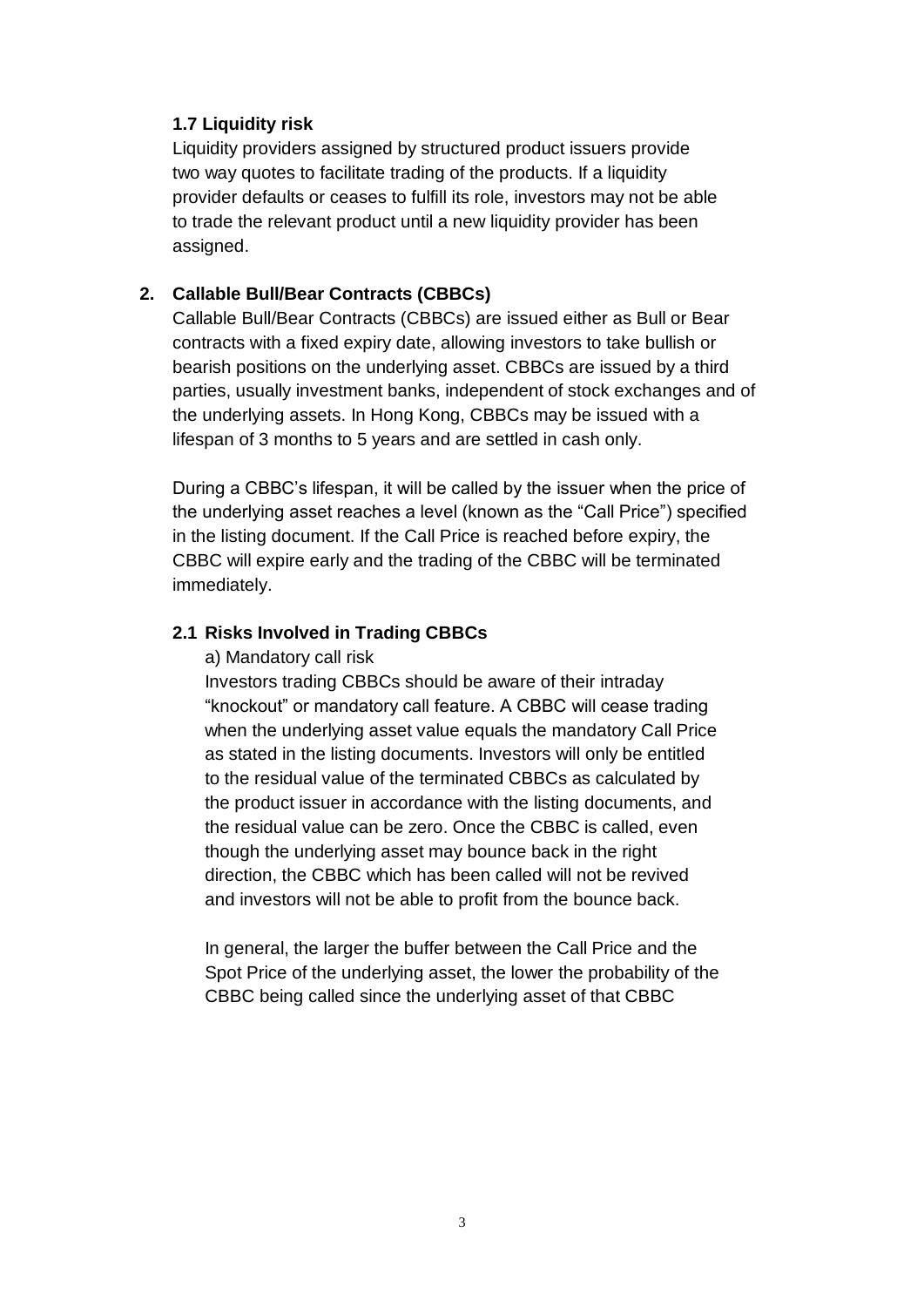would have to experience a larger movement in the price before the CBBC will be called. However, at the same time, the larger the buffer, the lower the leverage effect will be.

b) Trading of CBBC close to Call Price

When the underlying asset is trading close to the Call Price, the price of a CBBC may be more volatile with wider spreads and uncertain liquidity. CBBC may be called at any time and trading will terminate as a result. However, the trade inputted by the investor may still be executed and confirmed by the investors after the Mandatory Call Event (MCE) since there may be some time lapse between Mandatory Call Event time and suspension of the CBBC trading. Any trades executed after the MCE will not be recognized and will be cancelled. Therefore, investors should be aware of the risk and ought to apply special caution when the CBBC is trading close to the Call Price.

c) Funding costs

The issue price of a CBBC includes funding costs, which are gradually reduced over time as the CBBC moves towards expiry. In the event that a CBBC is called, investors will lose the funding costs for the remaining period of the CBBC.

#### **3. Derivative Warrants**

Derivative warrants are an instrument that gives an investor the right, but not the obligation, to "buy" or "sell" an underlying asset at a pre-set price (also known as the exercise price) within a certain time period following a valid exercise. They may be bought and sold prior to expiry in the market. For derivative warrants traded in Hong Kong, they are usually settled at expiry in cash. In some markets, derivative warrants may be exercised at or prior to expiry by purchase or sale of the underlying asset.

Derivative warrants may be issued in American or European styles. Holders of American-style derivative warrants may exercise at any time prior to expiry while holders of European-style derivative warrants may only exercise on the expiry date.

Derivative warrants can be issued over a range of assets, including stocks, stock indices, currencies, commodities, or a basket of securities. They are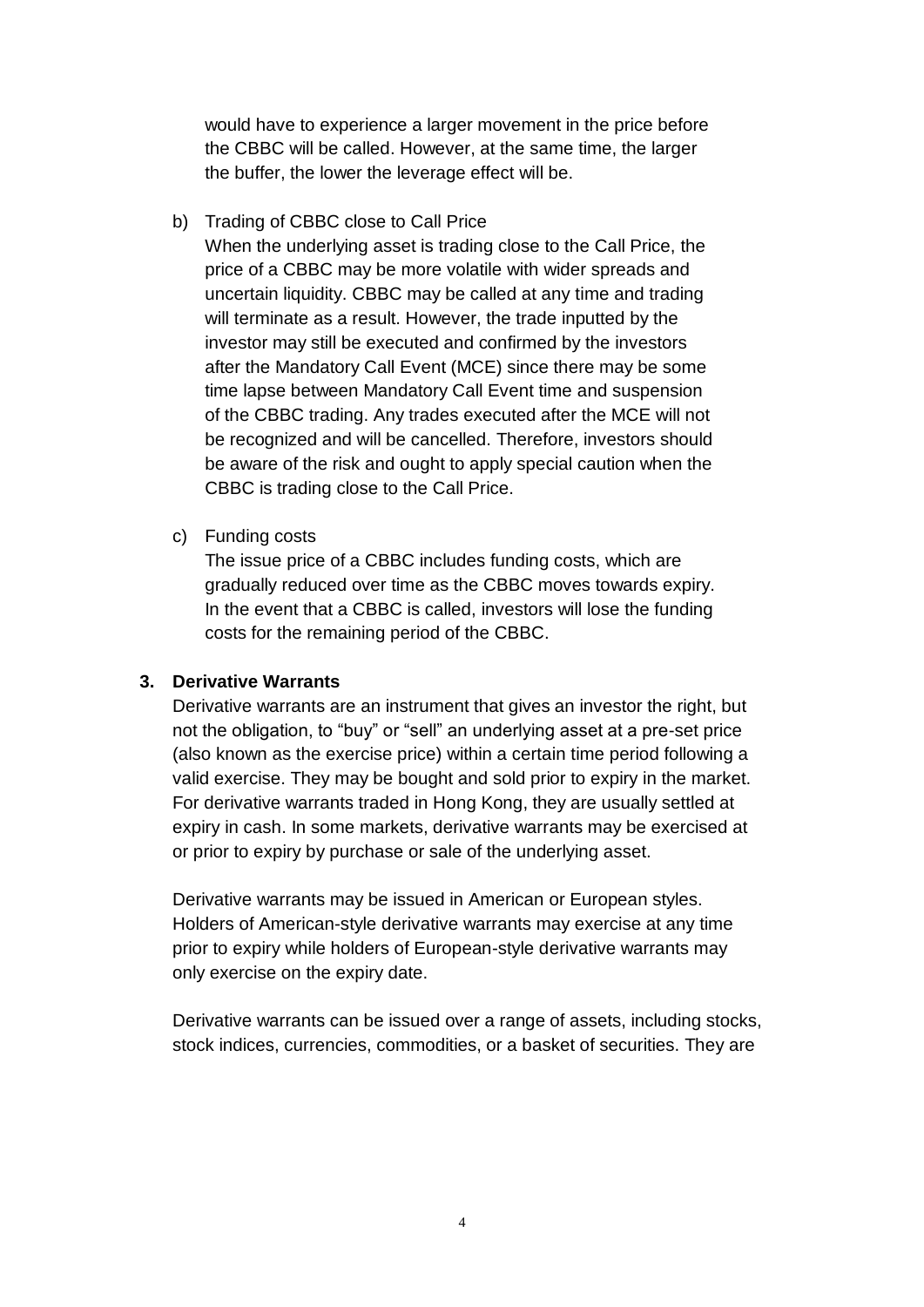issued by a third party, usually an investment bank, independent of the issuer of the underlying assets. Derivative warrants traded in Hong Kong normally have an initial life of six months to two years and when trading in the market each derivative warrant is likely to have a unique expiry date.

### **3.1 Risks Involved in Trading Derivative Warrants**

a) Time decay risk

All factors being equal, derivative warrant value will decay over time as it approaches expiry. Derivative warrants would have no value upon expiry and should not be viewed as a long term investment.

b) Volatility risk

Prices of derivative warrants may or may not increase or decrease in line with the implied volatility of underlying asset price. Investors should be aware of the volatility of the underlying asset.

## **4. Exchange Traded Funds (ETFs)**

Exchange Traded Funds (ETFs) are passively managed open-ended funds traded like stocks on the exchanges. In Hong Kong, all listed ETFs are authorized by the Securities and Futures Commission as collective investment schemes.

ETFs track, replicate or correspond to the performance of the underlying benchmarks (e.g. an index, specific segment of a market, bonds or commodities) and offer investors an indirect access to a wide range of underlying market themes. By investing in an ETF, investor can replicate (although not 100%) the performance of the underlying strategy without actually owning the constituents that comprise the strategy.

ETFs may or may not pay dividend to their holders depending on the dividend policy of individual ETFs.

## **4.1 Risks Involved in Trading ETFs**

a) Market risk

An ETF is exposed to the economic, political, currency, legal and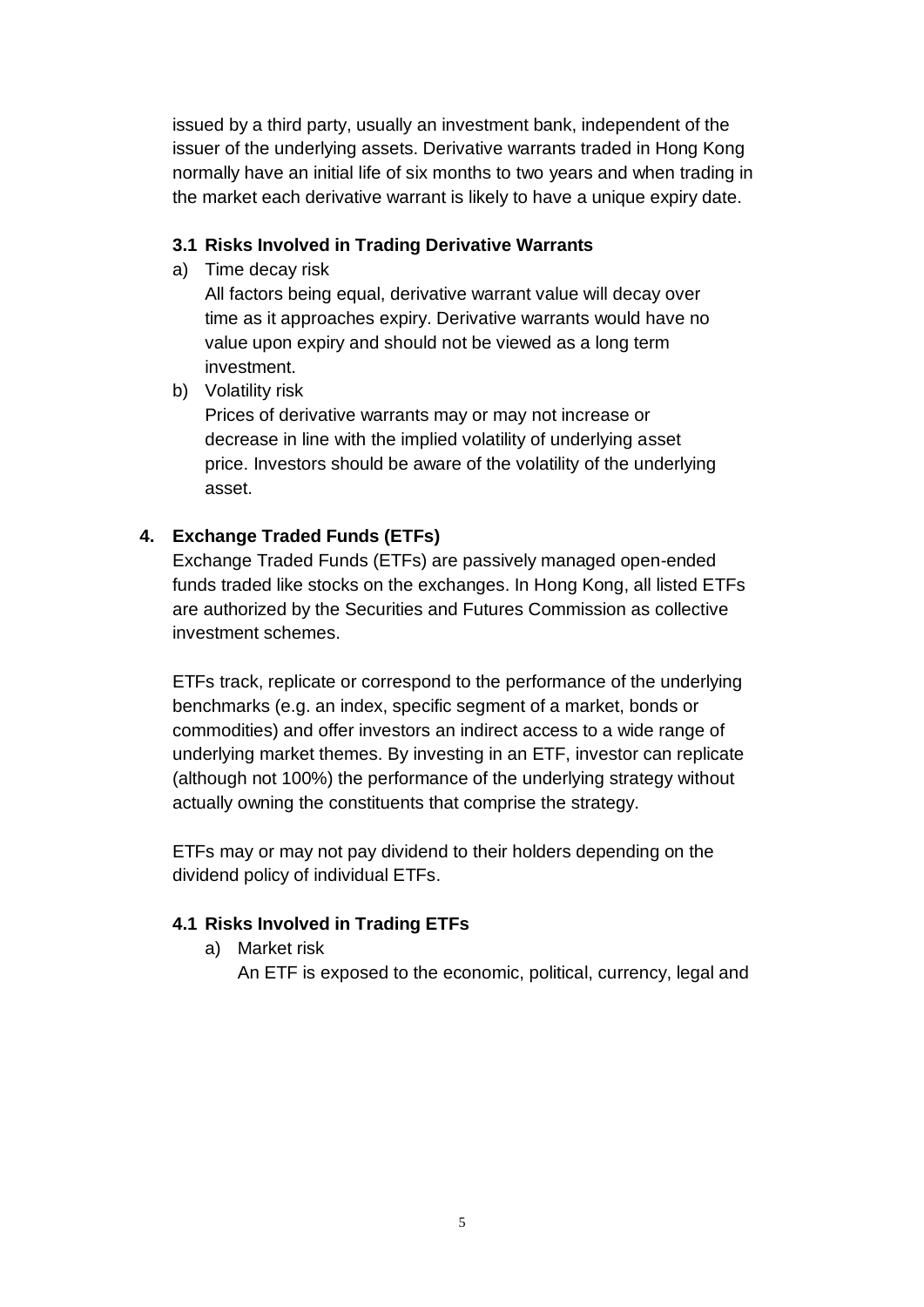other risks of a specific sector or market related to the index and the market that it is tracking.

b) Tracking error risk

This is the disparity between the performance of the ETF and the performance of the underlying benchmark. Tracking error may arise due to various factors such as changes in the composition of the underlying benchmark and type of ETF (e.g. physical vs synthetic), failure of the ETF's tracking strategy, impact of fees and expenses, foreign exchange differences between the base currency or trading currency of the ETF and the currencies of the underlying investments.

- c) Risk in trading at discount or premium to NAV As the trading price of the ETF is typically determined by the supply and demand factors, the EFT may trade at a price higher or lower than its Net Asset Value (NAV). In the case when the ETF is terminated, investors who bought at a premium may suffer a loss and would not be able to recover it through the fund.
- d) Foreign exchange risk

Investors trading ETFs with underlying assets not denominated in their same local currency are exposed to exchange rate risk. Currency rate fluctuations can adversely affect the value of the underlying asset of an ETF, thus affecting the price of the ETF.

e) Liquidity risk

Market makers help to provide liquidity to facilitate trading in ETFs. Although most ETFs are supported by one or more market makers, there is no assurance that active trading will be maintained. In the event that the market makers default or cease to fulfill their role, investors may not be able to buy or sell the ETF or may find the market price of the ETF is at a discount or premium to its NAV.

f) Stock lending risk

An ETF which engages in stock lending faces the risk that the borrower may not return the securities lent by the ETF as agreed, and thus the ETF may experience losses due to its stock lending activities.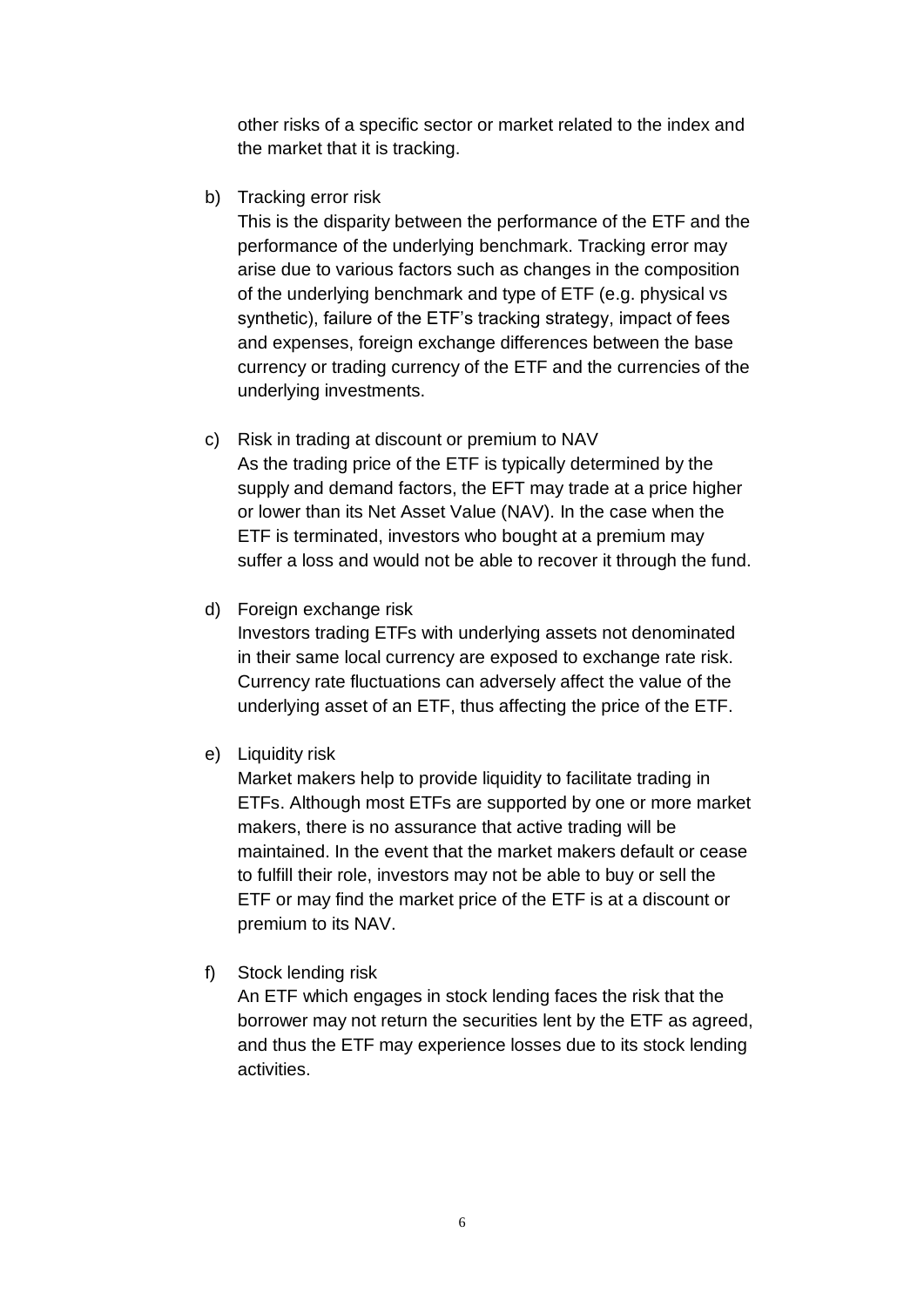## **4.2 Counterparty Risk involved in ETFs with different replication strategies**

a) Full replication and representative sampling strategies Under a full replication strategy, an ETF generally aims to invest in all constituent stocks/assets in the same weightings as its benchmark. Under a representative sampling strategy, an ETF invests in some, but not all of the relevant constituent stocks/assets. For ETFs that invest directly in the underlying assets rather than through synthetic instruments issued by third parties, counterparty risk tends to be less of concern.

### b) Synthetic replication strategies

Synthetic ETFs may invest in over-the-counter derivatives issued by counterparties and thus may suffer losses potentially equal to the full value of the derivatives issued by a counterparty upon its default. Hence, synthetic ETFs are exposed to both the risks of the underlying stocks / assets as well as the default risk of the counterpart that issues the financial derivative instruments for replicating the performance of the index.

Some synthetic ETFs may invest in financial derivatives issued by a number of counterparties to diversify counterparty credit risk concentration. However, the more counterparties an ETF has, the higher the mathematical probability of the ETF being affected by a counterparty default which may lead to losses to the ETF. Synthetic replication ETFs can be further categorized into two forms:

(i) Swap-based ETFs:

ETF managers may replicate the benchmark performance through total return swaps without purchasing the underlying assets. Swap-based ETFs would expose to counterparty risk of the swap dealers and may suffer losses if such dealers default.

(ii) Derivative embedded ETFs:

ETF managers may synthetically replicate the economic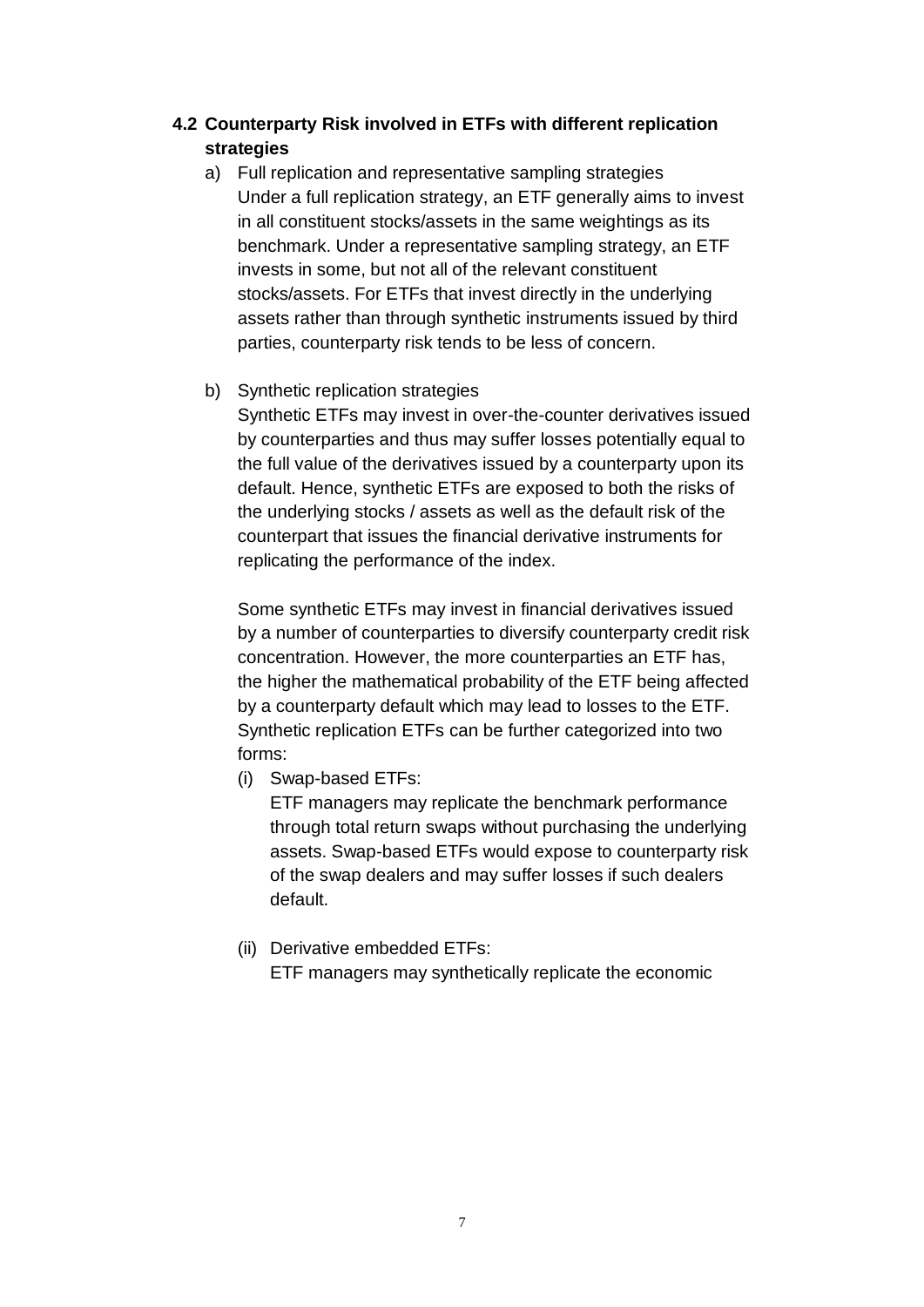benefit of the relevant benchmark by the use of other derivative instruments. These instruments may be issued by one or multiple issuers. Derivative embedded ETFs would expose to counterparty risk of the instruments' issuers and may suffer losses if such issuers default. Further, potential contagion and concentration risks of the derivative issuers should be taken into account (e.g. since derivatives issuers are predominantly international financial institutions, the failure of one derivative counterparty of a synthetic ETF may have a "knock-off" effect on the other derivatives counterparty of a synthetic ETF.

Some ETFs may acquire collateral, but it may subject to counterparty risk if the collateral provider is not fulfilling its obligations. There is a further risk that when the right against the collateral is exercised, the market value of the collateral could be substantially less than the amount secured resulting in significant loss to the ETF.

#### **5. Equity Linked Instruments (ELIs)**

Equity Linked Instruments (ELI) are structured products which are marketed to investors who want to earn a higher interest rate than the rate on an ordinary time deposit and accept the risk of repayment in the form of the underlying shares or losing some or all of their investment.

When an investor purchases an ELI, he is indirectly writing an option on the underlying shares. If the market moves as the investor expected, he earns a fixed return from his investment which is derived mainly from the premium received on writing the option. If the market moves against the investor's view, he may lose some or all of his investment or receive shares worth less than the initial investment.

#### **5.1 Risks Involved in Trading ELIs**

- a) Possibilities of losing investment Investors may lose part or all of their investment if the price of the underlying security moves against their investment view.
- b) Exposure to equity market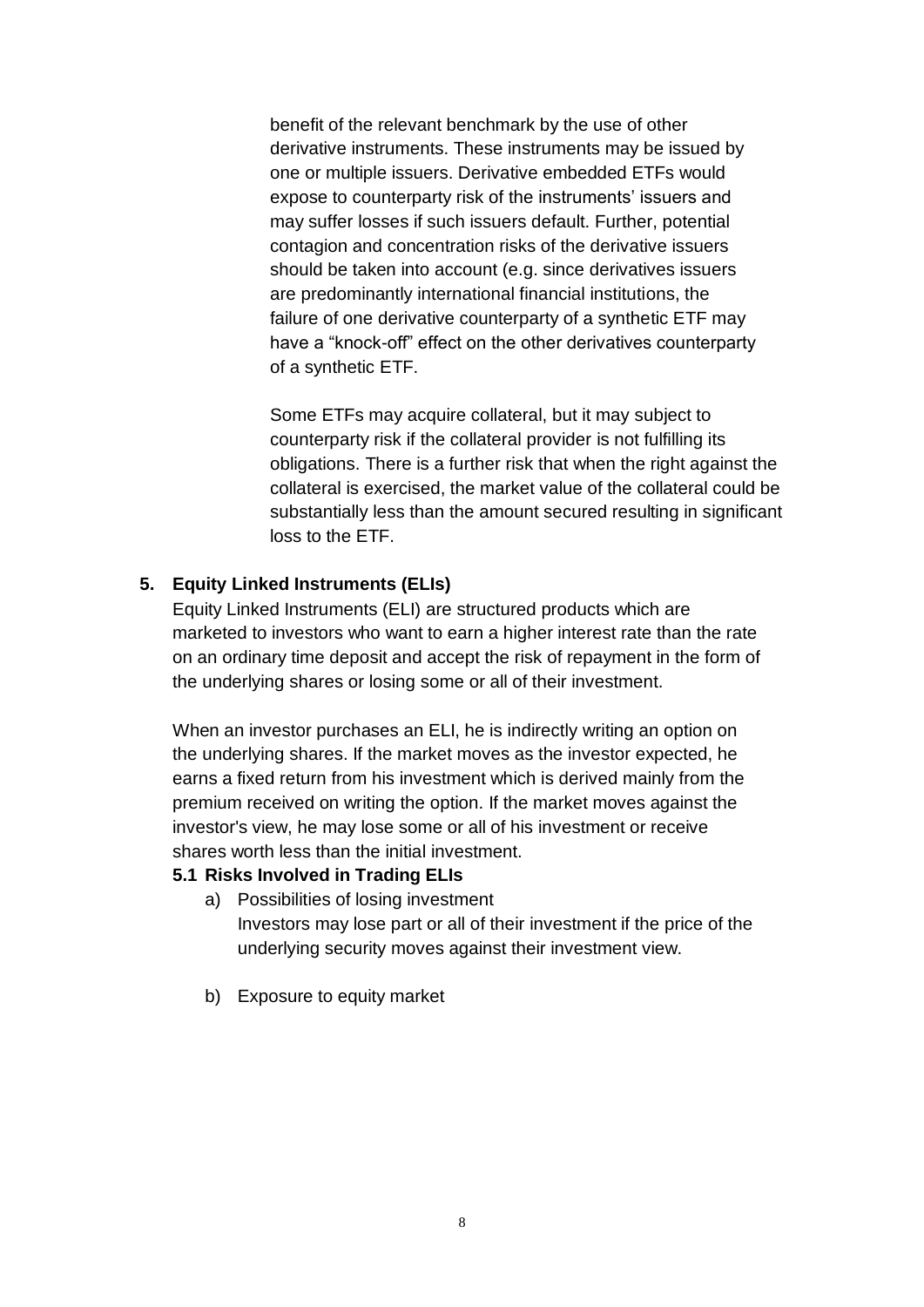Investors are exposed to price movements in the underlying security and the stock market, the impact of dividends and corporate actions and counterparty risks. Investors must also be prepared to accept the risk of receiving the underlying shares or a payment less than their original investment.

c) Price adjustment

Investors should note that any dividend payment on the underlying security may affect its price and the payback of the ELI at expiry due to ex-dividend pricing. Investors should also note that issuers may make adjustments to the ELI due to corporate actions on the underlying security.

d) Potential yield

Investors should consult their brokers on fees and charges related to the purchase and sale of ELI and payment / delivery at expiry. The potential yields disseminated by the Hong Kong Stock Exchange have not taken fees and charges into consideration.

e) Interest rates

While most ELIs offer a yield that is potentially higher than the interest on fixed deposits and traditional bonds, the return on investment is limited to the potential yield of individual ELIs.

#### **6. Stock Options**

A stock option is a financial contract based on single underlying stock which is traded on an exchange and cleared through its clearing house. The two major types of option contracts are call option and put option.

A call option buyer has the right (but not obligated) to buy the underlying stock at the strike price (i.e. pre-determined price) on or before the expiry day, while a call option seller (also known as the writer) has the obligation to sell the underlying stock at the strike price upon exercise on or before the expiry day.

A put option buyer has the right (but not obligated) to sell the underlying stock at the strike price on or before the expiry day, while a put option seller has the obligation to buy the underlying stock at the strike price upon exercise on or before the expiry day.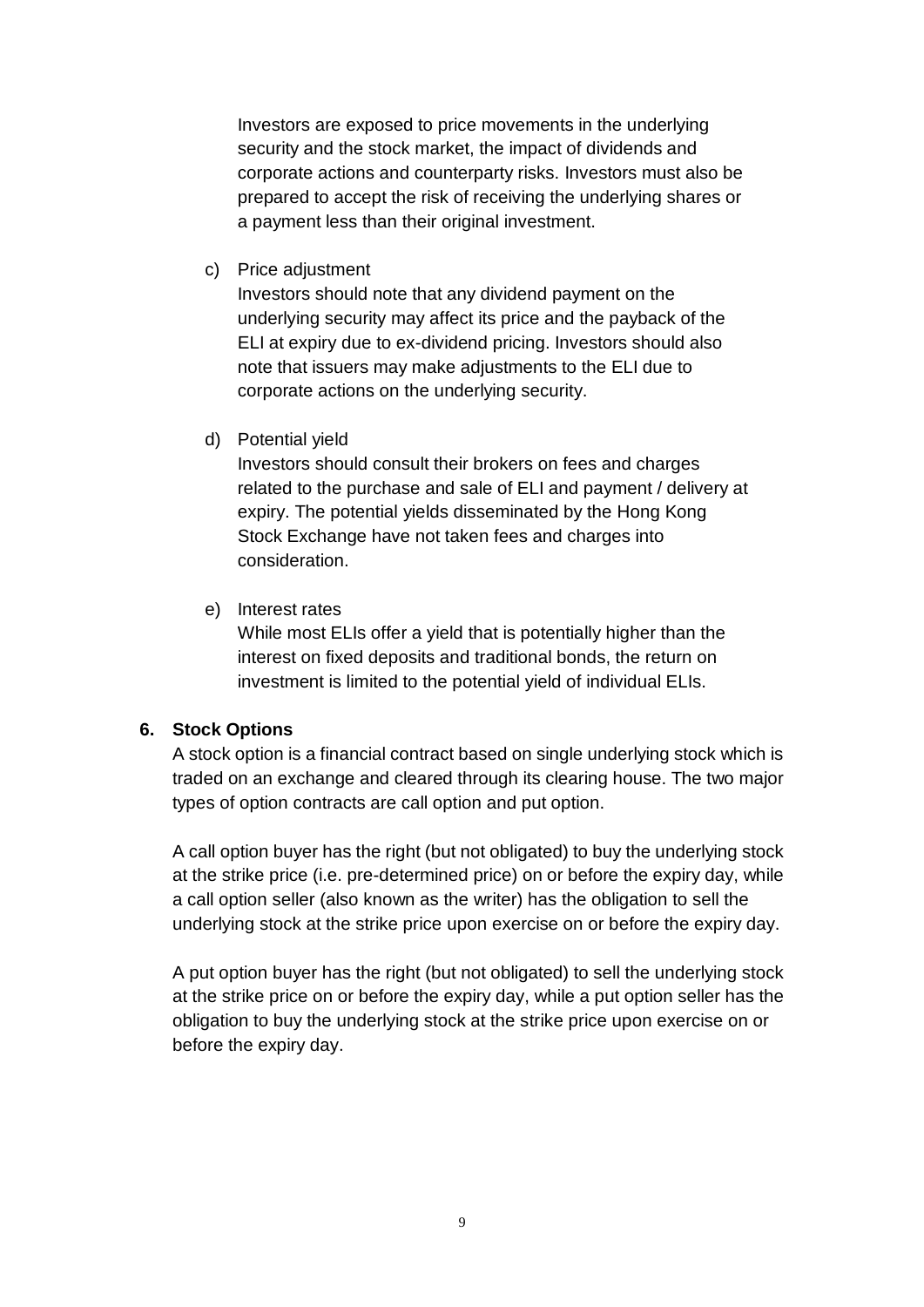#### **6.1 Risks Involved in Trading Stock Options**

a) Variable degree of risk

Transaction in stock options carries a high degree of risk. Purchasers and sellers of stock options should familiarize themselves with the type of option (i.e. put or call) which they contemplate trading and the associated risks. Investors should calculate the extent to which the value of the stock option must increase for investors' position to become profitable, taking into account the premium and all transaction costs.

The purchaser of stock option may offset or exercise the stock option or allow the stock option to expire. The exercise of a stock option results either in a cash settlement or in the purchaser acquiring or delivering the underlying interest. If the purchased stock options expire worthless, the purchaser will suffer a total loss of the purchaser's investment which will consist of the stock option premium plus transaction costs. If investors are contemplating purchasing deep-out-of-the-money stock options, investors should be aware that the chance of such stock options becoming profitable ordinarily is remote.

Selling ("writing" or "granting") a stock option generally entails considerably greater risk than purchasing a stock option. Although the premium received by the seller is fixed, the seller may sustain a loss well in excess of that amount. The seller will be liable for additional margin to maintain the position if the market moves unfavourably. The seller will also be exposed to the risk of the purchaser exercising the stock option and the seller will be obligated to either settle the stock option in cash or to acquire or deliver the underlying interest. If the stock option is "covered" by the seller holding a corresponding position in the underlying interest or another stock option, the risk may be reduced. If the stock option is not "covered" (also known as "naked"), the risk of loss can be unlimited.

Certain exchanges in some jurisdictions permit deferred payment of the option premium, exposing the purchaser to liability for margin payments not exceeding the amount of the premium. The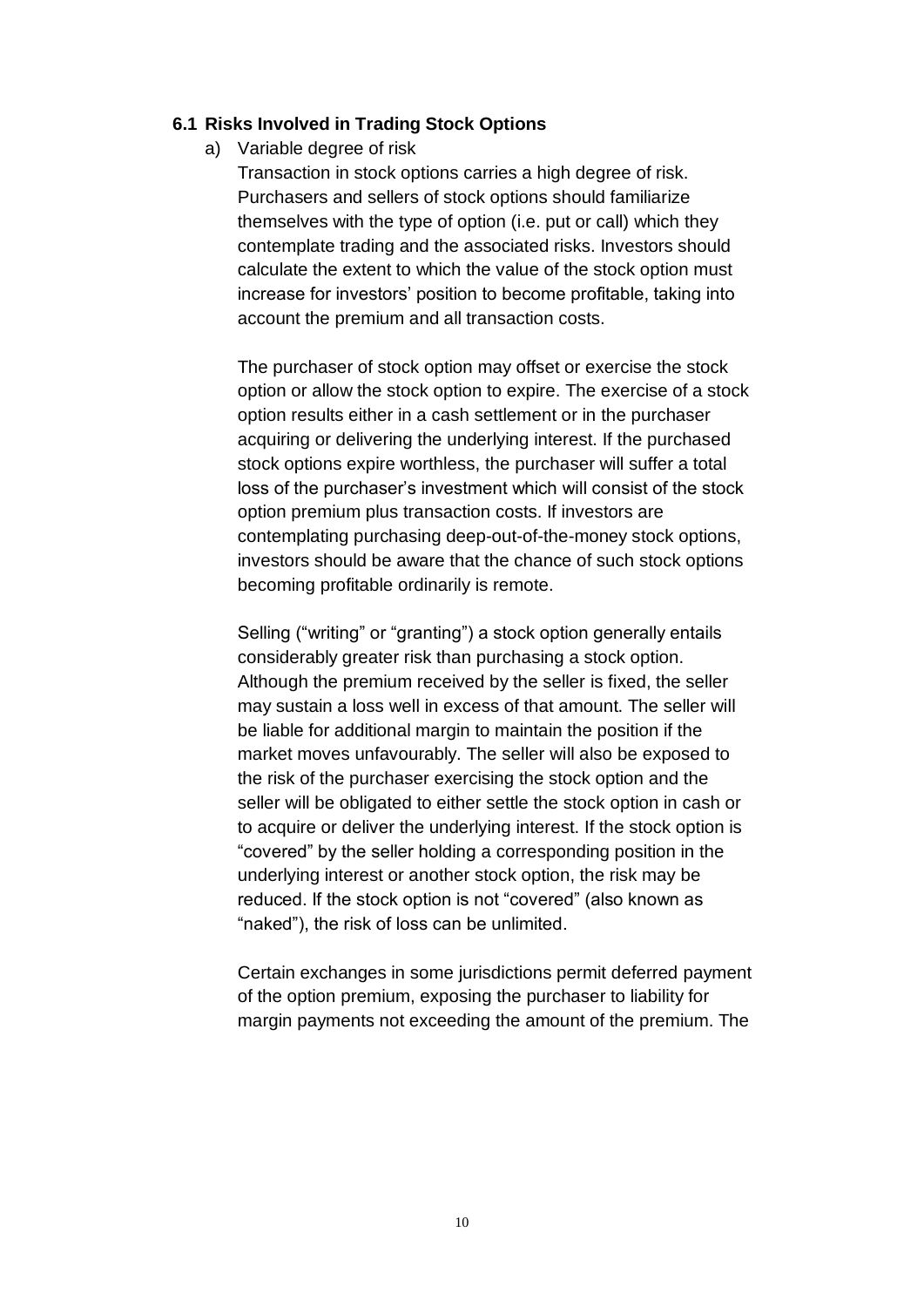purchaser is still subject to the risk of losing the premium and transaction costs. When the option is exercised or expires, the purchaser is responsible for any unpaid premium outstanding at that time.

- b) Terms and conditions of stock option contracts Investors should ask the firm with which investors deal about the terms and conditions of the specific stock option which investors are trading and associated obligations (e.g. expiration dates and restrictions on the time for exercise). Under certain circumstances the specifications of outstanding contracts (including the exercise price of an options) may be modified by the exchange or clearing house to reflect changes in the underlying interest.
- c) Suspension or restriction of trading and pricing relationships Market conditions (e.g. illiquidity) and/or the operation of the rules of certain markets (e.g. the suspension of trading in any contract or contract month because of price limits or "circuit breakers") may increase the risk of loss by making it difficult or impossible to effect transactions or liquidate/offset positions. If investors have sold options, this may increase the risk of loss.

Further, normal pricing relationships between the underlying interest and the option may not exist. This can occur when, for example, the interest underlying the option is subject to price limits while the option is not. The absence of an underlying reference price may make it difficult to judge "fair value".

*The above explanatory statement does not disclose or explain all of the risks and other significant aspects of trading in derivative products. In light of the risks, an investor should not engage in trading in derivatives unless the investor understands the nature of the transactions into which the investor is entering and the extent of the investor's exposure to risk. An investor should carefully consider whether trading in derivatives is appropriate for him in light of the investor's investment experience, objectives, risk appetite, financial resources and other relevant circumstances. If in doubt, investors are strongly advised to seek independent and professional advice from legal, tax, financial and other professional advisers. Whilst care has been taken in the preparation of this document, no responsibility is accepted for the completeness, adequacy*